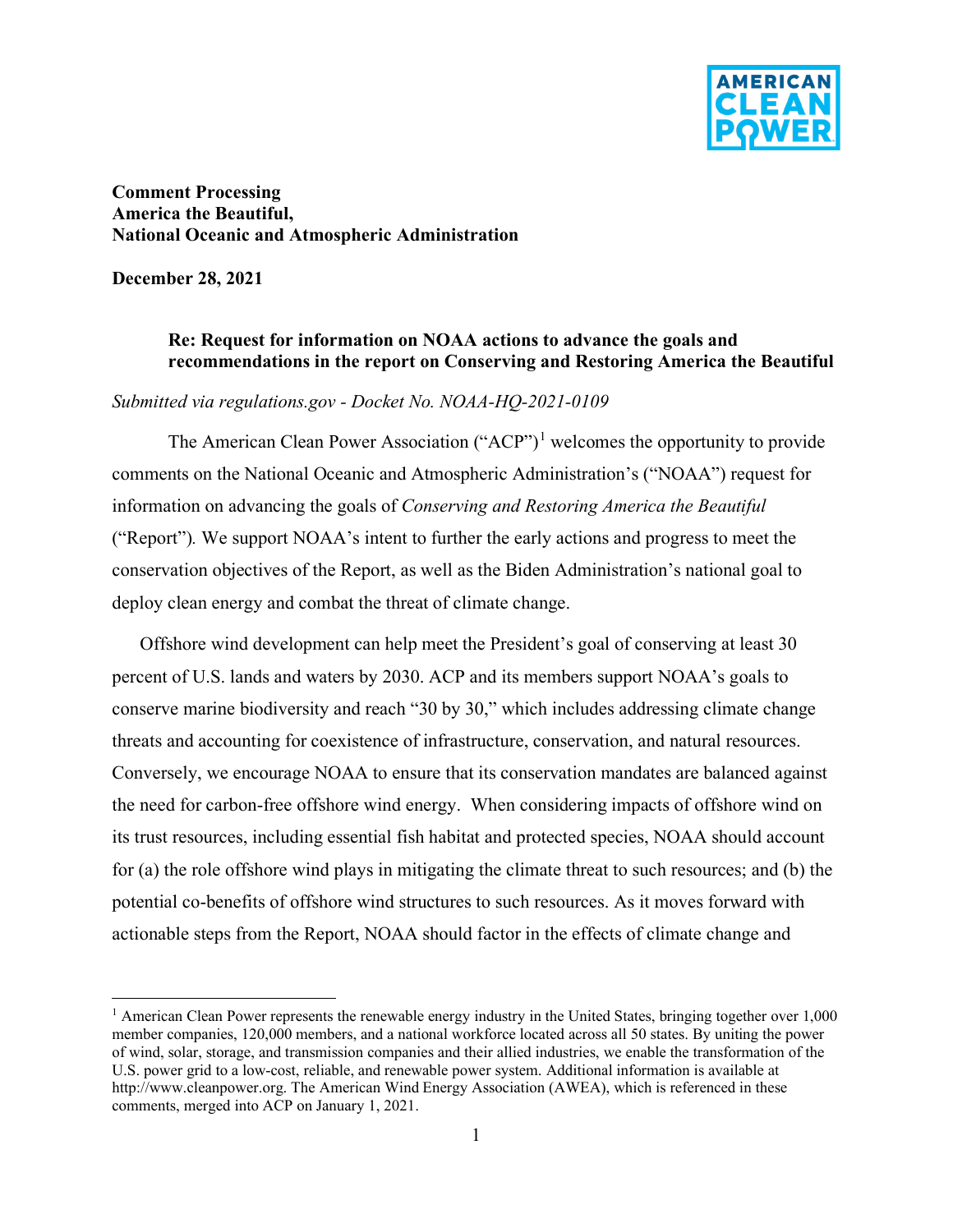

climate inaction in order to meet the administration's goals for conservation and the need for mass-scale clean energy deployment to reduce further climate harms.

## **I. Offshore wind energy helps to curb climate change and meet clean energy goals for the nation.**

Renewable energy deployment will play a central role in combatting climate change and is central to achieving the President's climate goals. Recent studies from Lawrence Berkeley National Lab,<sup>[2](#page-1-0)</sup> Princeton University,<sup>[3](#page-1-1)</sup> and the University of California at Berkeley<sup>[4](#page-1-2)</sup> have found that achieving the carbon reductions by 2050 that scientists believe are necessary to avert the worst impacts of climate change requires annual deployment of renewable energy, primarily wind and solar, to increase by two to three and a half times the level achieved in 2020. This requires expanding deployment of wind and solar from roughly 32 gigawatts deployed in 2020 to 60-70 gigawatts per year, every year, for the next couple of decades.

In his first climate change executive order (EO), signed on January 27, 2021, President Biden called deployment of clean energy technologies such as wind and solar energy "critical for climate protection," and established that "[i]t is the policy of my Administration to organize and deploy the full capacity of its agencies to combat the climate crisis to implement a Governmentwide approach that reduces climate pollution in every sector of the economy... especially through innovation, commercialization, and deployment of clean energy technologies and infrastructure." The EO further called on the Administration to "accelerate the deployment of clean energy and transmission projects in an environmentally stable manner."<sup>[5](#page-1-3)</sup>

Even though most of today's wind energy is from onshore facilities, the U.S. has a vast offshore wind energy resource with a technical potential of more than 2,000 gigawatts (GW), or

<span id="page-1-0"></span><sup>2</sup> Williams, J. et al., *Carbon-Neutral Pathways for the United States* (2021) available at [https://agupubs.onlinelibrary.wiley.com/doi/10.1029/2020AV000284,](https://agupubs.onlinelibrary.wiley.com/doi/10.1029/2020AV000284) Wiser, R., et al., *Halfway to Zero: Progress towards a Carbon-Free Power Sector* (2021) available a[t https://emp.lbl.gov/publications/halfway-zero-progress](https://emp.lbl.gov/publications/halfway-zero-progress-towards-carbon)[towards-carbon.](https://emp.lbl.gov/publications/halfway-zero-progress-towards-carbon)

<span id="page-1-1"></span><sup>3</sup> Jones, R., *Net-Zero America: Potential Pathways, Infrastructure, and Impacts* (2020) available at [https://www.evolved.energy/post/princeton-net-zero-america-project.](https://www.evolved.energy/post/princeton-net-zero-america-project)

<span id="page-1-2"></span><sup>4</sup> Univ. of California-Berkeley, Goldman School of Public Policy, *The 2035 Project* (2021) available at [https://www.2035report.com/electricity/downloads/.](https://www.2035report.com/electricity/downloads/)

<span id="page-1-3"></span><sup>5</sup> Executive Order 14008, available a[t https://www.federalregister.gov/documents/2021/02/01/2021-02177/tackling](https://www.federalregister.gov/documents/2021/02/01/2021-02177/tackling-the-climate-crisis-at-home-and-abroad)[the-climate-crisis-at-home-and-abroad.](https://www.federalregister.gov/documents/2021/02/01/2021-02177/tackling-the-climate-crisis-at-home-and-abroad)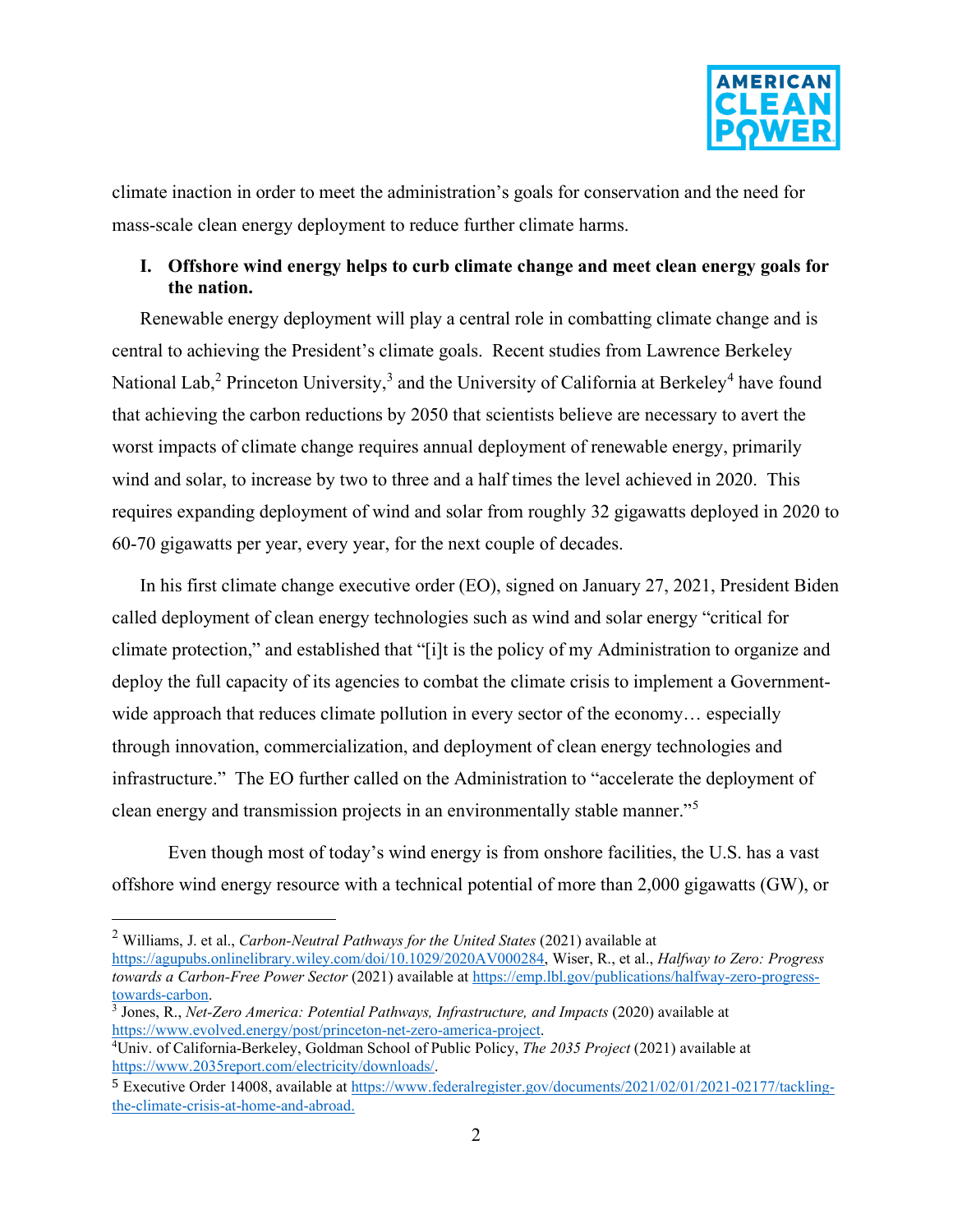

nearly double the nation's current electricity use. Once tapped, this resource will incent tens of billions of dollars in investment and economic benefits, create tens of thousands of jobs, and forge a clear path to a clean energy economy.<sup>[6](#page-2-0)</sup> The offshore wind industry is poised to begin to fulfill its promise to bring substantial economic benefits to the nation.

NOAA's existing authorities to facilitate offshore wind energy deployment directly address the threat of climate change to America's natural resources. As NOAA is well aware, reducing greenhouse gas (GHG) emissions is crucial to maintain the ocean ecosystem, given the well-documented and substantial changes to regional oceanography that are associated with climate change (e.g., preferred range shifts, increased nutritional stressors like algal blooms, and prey abundance). Measures which function to mitigate climate change will have positive impacts to ocean resources, protected species, and the habitat on which they rely. Just one MWH of wind energy avoids 0.75 tons, or 1,500 pounds, of carbon dioxide emissions on average. Deploying 30 GW (or 30,000 MW) of offshore wind energy by 2030 would result in significant emissions reductions, resulting in long-term beneficial ocean impacts. Therefore, we urge NOAA to fully account for the reduction in GHG emissions that would result from deploying offshore wind in implementing its Report.

We also note that current conservation mapping does not wholly take into consideration the effects of climate change and the mitigation effects that offshore wind can provide. Measuring progress towards the Report goals should be done through annual review, and should include factors which actively mitigate and reduce threats to conservation, such as offshore wind deployment and renewable energy offsets.

<span id="page-2-0"></span><sup>6</sup> *See, e.g.,* Federal Revenue and Economic Impacts from BOEM Offshore Wind Leasing, American Clean Power Association (December 2021), *available at* [https://cleanpower.org/resources/federal-revenue-and-economic](https://cleanpower.org/resources/federal-revenue-and-economic-impacts-from-boem-offshore-wind-leasing/)[impacts-from-boem-offshore-wind-leasing/](https://cleanpower.org/resources/federal-revenue-and-economic-impacts-from-boem-offshore-wind-leasing/) (finding, *inter alia*, that just BOEM's planned leasing in the next 4 years can create as much as \$120B in clean energy investment and as many as 128,000 construction jobs and 48,000 operations and maintenance jobs).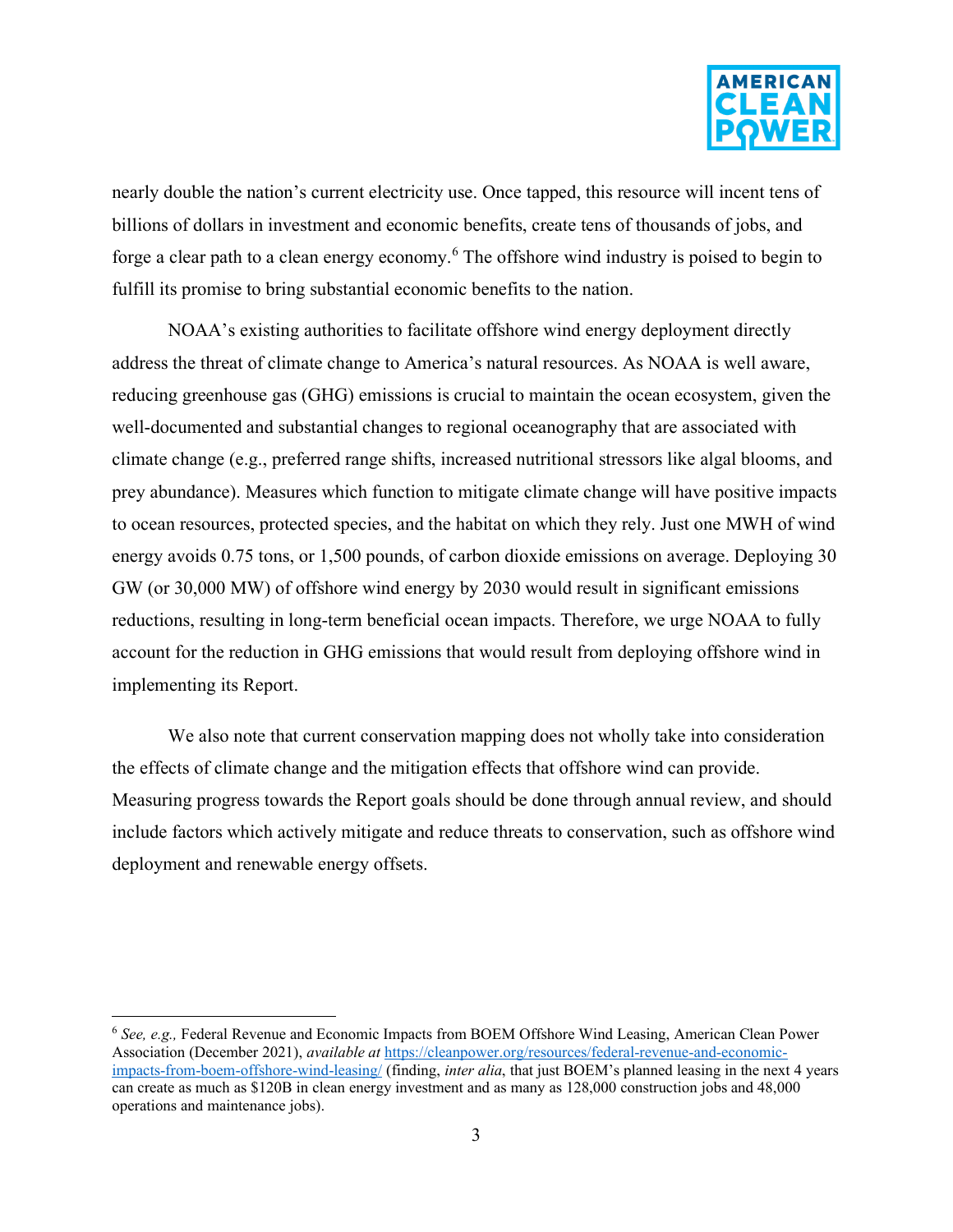

### **II. Co-benefits from offshore wind energy contribute to the coexistence of conservation and natural resources.**

In establishing a conservation strategy, NOAA should also take into account the multiple uses the marine ecosystem has, their ability to coexist with activities such as offshore wind, and the significant economic and community benefits offshore wind can provide. It is welldocumented that offshore wind projects can coexist with existing marine habitats to maintain a healthy ecosystem, and may even be beneficial to certain fish and invertebrate species.<sup>[7](#page-3-0)</sup> Artificial reef structures that create new habitats typically attract marine organisms to colonize the structures and eventually increase the overall biological diversity of the area. There are many instances where the long-term impact of structures on the Outer Continental Shelf have created habitat, foraging area, or protection for post-recruitment fishery resources by creating more availability of artificial reef.<sup>[8](#page-3-1)</sup> We urge NOAA to consider the co-benefits of offshore wind structures can attract fish, invertebrates, and marine mammals, which would persist for the life of a project and bolster conservation of a healthy seascape.

We believe much more research can be done to analyze the potential co-benefits of offshore wind and marine ecosystems, and we look forward to working with NOAA—as well as the U.S. Department of Energy (DOE) and the Bureau of Ocean Energy Management (BOEM)—to expand this body of knowledge and apply it to key policy decisions.

## **III.Offshore wind can benefit surrounding communities and encourage community participation.**

#### **A. Community Benefits**

Because wind is a zero-marginal cost resource, development of offshore wind projects will tend to reduce energy prices – especially in the New England and Mid-Atlantic regions

<span id="page-3-0"></span><sup>7</sup> Bureau of Ocean Energy Management, *Vineyard Wind 1 Offshore Wind Energy Project Supplement to the Draft Environmental Impact Statement* (June 2020) at 3-24 ("BOEM anticipates that the impacts of the presence of structures on finfish, invertebrates, and EFH may be neutral to beneficial. These impacts would be permanent as long as the structures remain.").

<span id="page-3-1"></span><sup>8</sup> See BOEM Study 2020-041, Comparison of Environmental Effects from Different Offshore Wind Turbine Foundations (2020); see also: Jennifer Wilson and Michael Elliot, The Habitat-creation Potential of Offshore Wind Farms, Wind Energ. 2009; 12:203–212; M. Sayer and M Baine, Rigs to Reefs: A Critical Evaluation of the Potential for Reef Development Using Decommissioned Rigs, Underwater Technology, 2002; 25, Vol. 2:93-98.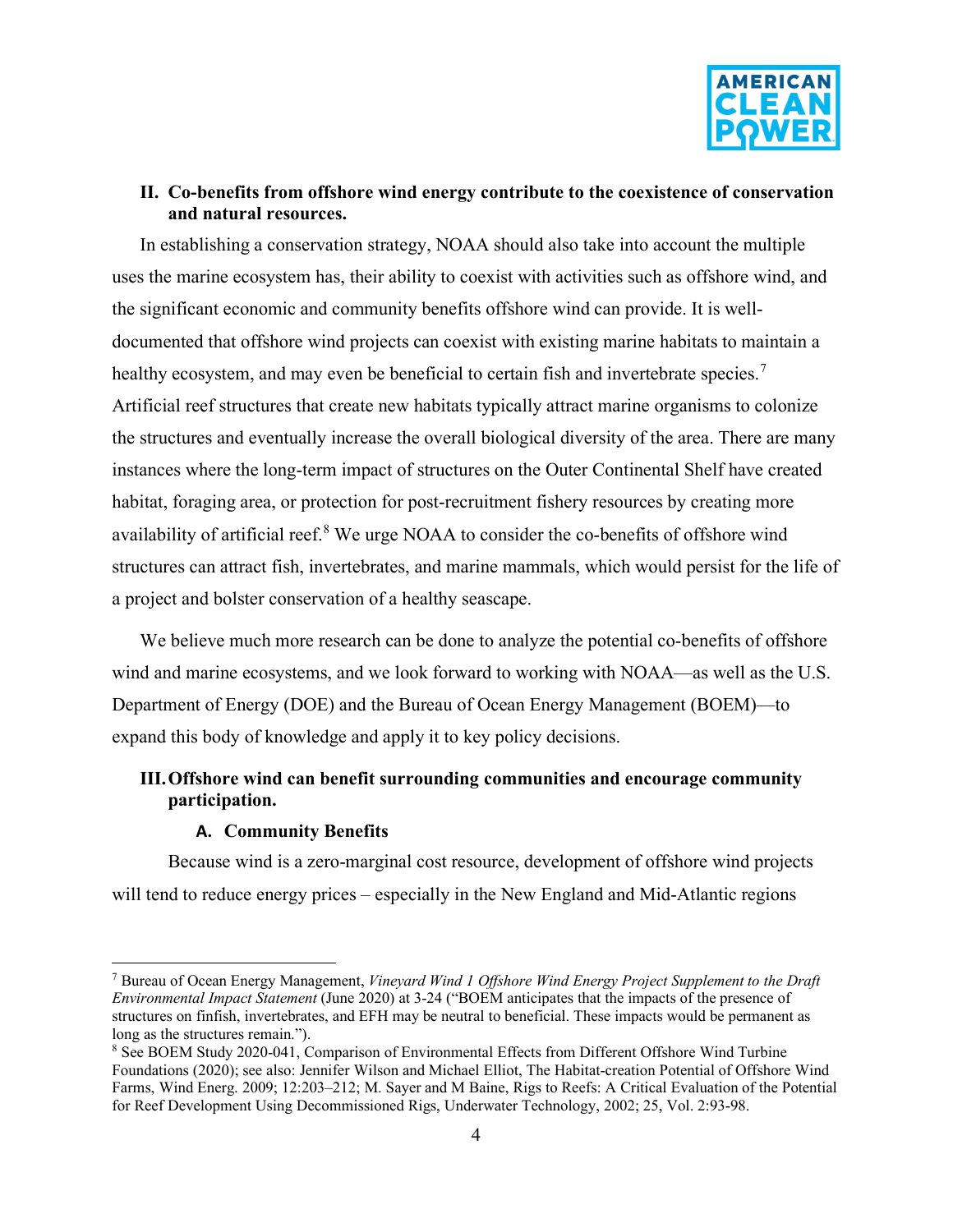

where prices are the highest in the lower  $48$  states.<sup>[9](#page-4-0)</sup> As a zero marginal-cost resource, offshore wind bids into the market close to or at zero dollars. These price effects result in lower electricity prices for consumers.

Offshore wind projects can also provide long-term benefits to communities as an environmental justice benefit, as offshore wind begins to displace fossil fuels.<sup>[10](#page-4-1)</sup> For example, an April 2018 report by LBNL identified several studies demonstrating economic benefits from reducing pollution via deployment of offshore wind along Atlantic Coast: "Buonocore et al. (2016) find that offshore wind in the Mid-Atlantic would provide between \$54/MWh to \$120/MWh of health and climate in benefits in 2017 and Millstein et al. (2017) find central estimates of air quality benefits from existing onshore wind worth \$26/MWh, \$110/MWh, and \$44/MWh in the Northeast, the Mid-Atlantic, and the Southeast regions, respectively, in 2015."<sup>[11](#page-4-2)</sup> These improvements are economically beneficial to the region and the local communities.

Additionally, because future offshore wind facilities would produce fewer GHG emissions than fossil-fuel-powered generating facilities with similar capacities, the reduction in GHG emissions due to future offshore wind projects (or avoidance of increased GHG emissions from equivalent fossil-fuel-powered energy production) would result in long-term beneficial impacts on demographics, employment, and economics. Offshore wind development has had a tremendous impact on the revitalization of coastal communities in Europe, turning once underutilized ports and their surrounding communities into booming economies. The east coast of the U.S. can and should benefit comparably,<sup>[12](#page-4-3)</sup> and these benefits will not be limited to geographic scope for evaluating demographic, economic, and employment impacts.

<span id="page-4-1"></span><span id="page-4-0"></span><sup>9</sup> *See* EIA, ELECTRIC POWER ANNUAL 2018 Table 2.10 (2019), [https://www.eia.gov/electricity/annual/pdf/epa.pdf.](https://www.eia.gov/electricity/annual/pdf/epa.pdf) <sup>10</sup> SDEIS at 3-65.

<span id="page-4-2"></span><sup>11</sup>*See* Andrew Mills et al., *supra* note 157, at 11 (citing Jonathan J. Buonocore, et al., *Health and Climate Benefits of Offshore Wind Facilities in the Mid-Atlantic United States*, ENVTL. RES. LETTERS 11 (7): 074019 (2016), [https://doi.org/10.1088/1748-9326/11/7/074019;](https://doi.org/10.1088/1748-9326/11/7/074019) and Dev Millstein, et al., *The Climate and Air-Quality Benefits of Wind and Solar Power in the United States*, NATURE ENERGY 2 (9): 17134 (2017), https://doi.org/10.1038/nenergy.2017.134).

<span id="page-4-3"></span><sup>&</sup>lt;sup>12</sup> See e.g. INT'L RENEWABLE ENERGY AGENCY, OFFSHORE WIND INVESTMENT, POLICIES AND JOB CREATION 6-7 (2018)[, https://www.irena.org/-/media/Files/IRENA/Agency/Publication/2018/Sep/](https://www.irena.org/-/media/Files/IRENA/Agency/Publication/2018/Sep/%20IRENA_offshore_wind_note_G7_2018.pdf?la=en&hash=B186614D923AB1F0A07D7285612C4B037057A0C0)  [IRENA\\_offshore\\_wind\\_note\\_G7\\_2018.pdf?la=en&hash=B186614D923AB1F0A07D7285612C4B037057A0C0.](https://www.irena.org/-/media/Files/IRENA/Agency/Publication/2018/Sep/%20IRENA_offshore_wind_note_G7_2018.pdf?la=en&hash=B186614D923AB1F0A07D7285612C4B037057A0C0)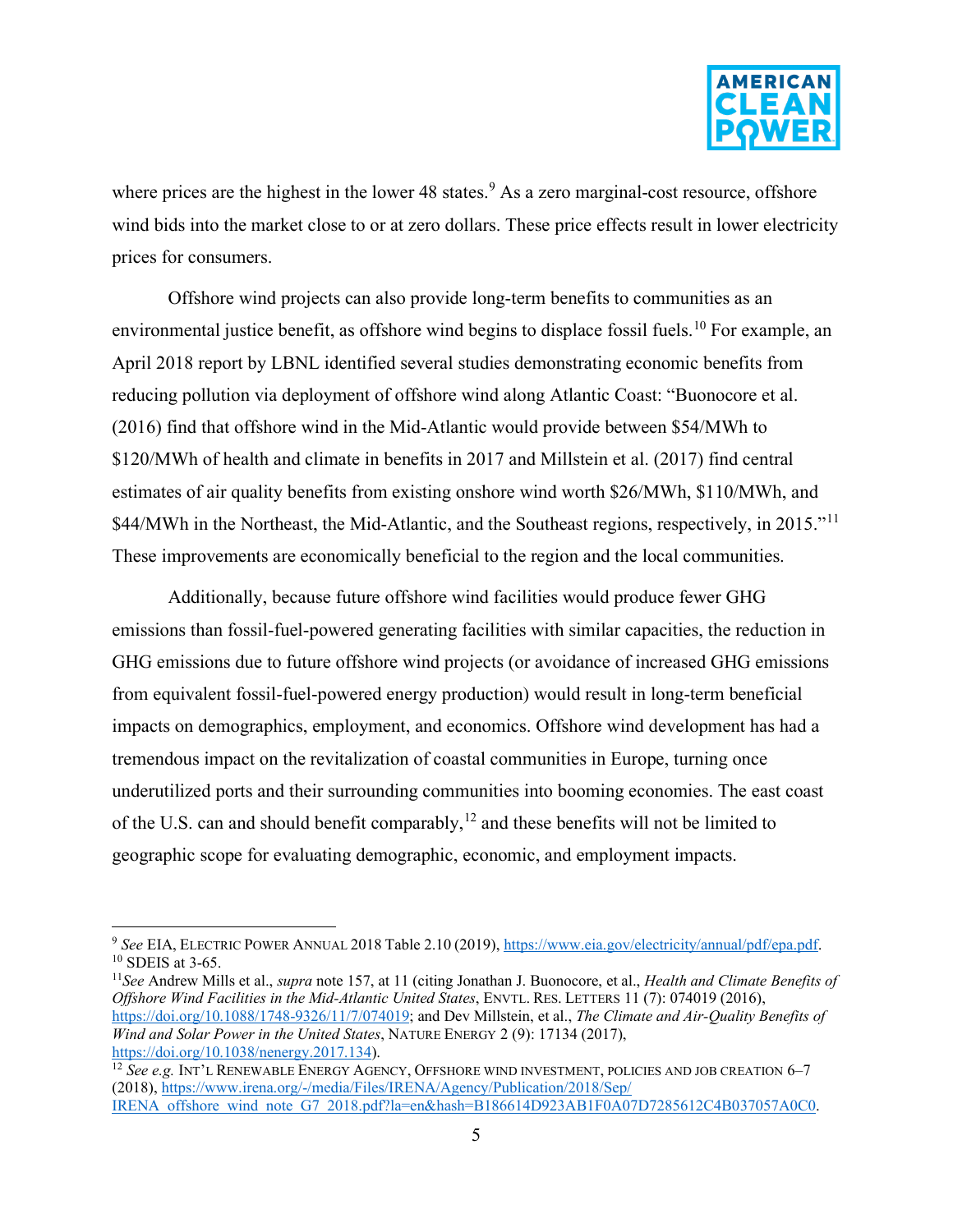

### **B. Community Participation**

Collaborative and inclusive approach to conservation leads to greater stakeholder engagement and coordination, and the offshore wind industry is eager to engage in these activities. We enthusiastically support early and often stakeholder engagement in the conservation process. ACP and its membership support agency methods to improve coordination and engagement among stakeholders. To appropriately address the conservation and multi-use purpose of the Report, NOAA should leverage help from states to coordinate efforts with stakeholders and provide flexibility so that good faith efforts are made to engage with other stakeholders during planning for conservation or mitigation activities.

# **IV.NOAA programs should be well-coordinated to ensure program efforts are not at cross purposes.**

NOAA should work with BOEM, DOE, and other agencies to ensure that NOAA's efforts to conserve and reach the Administration's 30 by 30 goal are complementary and not contradictory. As NOAA is well aware, the existing multi-stage process for offshore wind development governed by the Endangered Species Act (ESA), Magnuson-Stevens Fishery Conservation and Management Act (Magnuson-Stevens), Marine Mammal Protection Act (MMPA), Coastal Zone Management Act (CZMA), and National Environmental Protection Act (NEPA), already requires coordination between federal agencies managing the multiple resources and uses of the Exclusive Economic Zone and the Outer Continental Shelf,

It is vital that each agency is using its unique expertise to facilitate the optimal use of ocean resources to reach a net zero emissions economy by 2050. For example, NOAA should ensure that marine sanctuaries are sited in a thoughtful way that accommodates the development of a robust offshore wind industry that can support a domestic supply chain and help meet state and federal climate goals. The efforts to create marine sanctuaries and the efforts to build renewable energy generation capacity that will reduce greenhouse gas emissions and fossil fuel consumption are both effective conservation programs. Ensuring the agencies are each coordinating to avoid unhelpful overlap and to maximize helpful program coordination will be key to achieving the goals outlined in the Report. The upcoming designation process for the